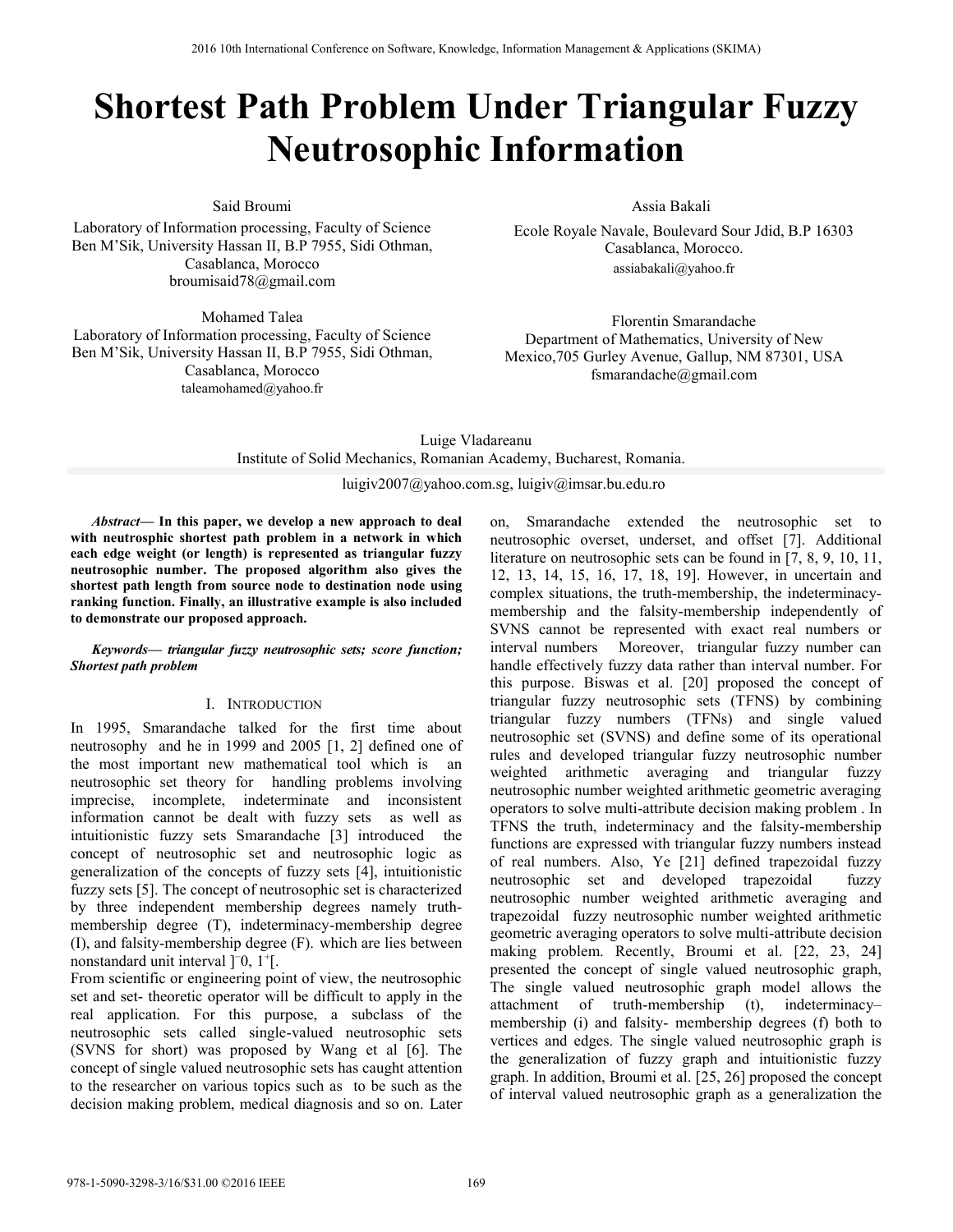concept of the fuzzy graph, intuitionistic fuzzy graph, interval valued fuzzy graph and single valued neutrosophic graph. Also, Broumi et al. [27, 28] proposed the concept of bipolar neutrosophic graph as a generalization the concept of the fuzzy graph, bipolar fuzzy graph, single valued neutrosophic graph. Smarandache [29, 30] proposed another variant of neutrosophic graphs based on literal indeterminacy .

In graph theory, the shortest path problem is the problem of finding a path between two nodes (or vertices) such that sum of the weight of its constituent edges is minimized. This problem has been studied for a long time and has attracted researchers from various areas of interests such operation research, computer science, communication network and various other problem. There are many shortest path problems [31-39] that have been studied with different types of input data, including fuzzy set, intuitionistic fuzzy sets, trapezoidal intuitionistic fuzzy sets vague set. Up to present, few research papers deal with shortest path in neutrosophic environment. Broumi et al. [40] proposed an algorithm for solving neutrosophic shortest path problem based on score function. The same authors in [41] proposed a study of neutrosphic shortest path with single valued trapezoidal neutrosophic number on a network. In addition Broumi et al. [42] proposed develop an algorithm to find the shortest path on a network in which the weights of the edges are represented by bipolar neutrosophic numbers. Motivated by the works done in [40- 42 ], in this paper a new method is proposed for solving shortest path problems in a network which the edges length are characterized by single valued triangular neutrosophic numbers.

The rest of the paper has been organized in the following way. In Section 2, a brief overview of neutrosophic sets, single valued neutrosophic sets and triangular fuzzy neutrosophic sets. In section 3, we give the network terminology. In Section 4, an algorithm is proposed for finding the shortest path and shortest distance in triangular fuzzy neutrosophic graph. In section 5 an illustrative example is provided to find the shortest path and shortest distance between the source node and destination node. Finally, in Section 6 we provide conclusion and proposal for further research

#### II. PRELIMINARIES

In this section we give the definition and some important results regarding neutrosophic sets, single valued neutrosophic sets and triangular fuzzy neutrosophic sets

**Definition 2.1 [3]**. Let X be a space of points (objects) with generic elements in X denoted by x; then the neutrosophic set A (NS A) is an object having the form  $A = \{ \langle x, T_A(x) \rangle, \}$  $I_A(x)$ ,  $F_A(x)$ ,  $x \in X$ , where the functions T, I, F: X→]−0,1+[define respectively the truth-membership function, an indeterminacy-membership function, and a falsitymembership function of the element  $x \in X$  to the set A with the condition:

$$
-0 \le T_A(x) + I_A(x) + F_A(x) \le 3^+.\tag{1}
$$

The functions  $T_A(x)$ ,  $I_A(x)$  and  $F_A(x)$  are real standard or nonstandard subsets of  $]$ <sup>-</sup>0,1<sup>+</sup>[.

Since it is difficult to apply NSs to practical problems, Wang et al. [14] introduced the concept of a SVNS, which is an instance of a NS and can be used in real scientific and engineering applications.

**Definition 2.2 [4].** Let X be a space of points (objects) with generic elements in X denoted by x. A single valued neutrosophic set A (SVNS A) is characterized by truthmembership function  $T_A(x)$ , an indeterminacy-membership function  $I_A(x)$ , and a falsity-membership function  $F_A(x)$ . For each point x in X  $T_A(x)$ ,  $I_A(x)$ ,  $F_A(x) \in [0, 1]$ . A SVNS A can be written as

 $A = \{ \langle x : T_A(x), I_A(x), F_A(x) \rangle, x \in X \}$  (2) And for every  $x \in X$ 

$$
0 \le T_A(x) + I_A(x) + F_A(x) \le 3. \tag{3}
$$

**Definition 2.3 [21].** Assume that X be the finite universe of discourse and F [0, 1] be the set of all triangular fuzzy numbers on [ 0, 1]. A triangular fuzzy neutrosophic set (TFNNS) *A* in X is represented

$$
\tilde{A} = \{ \langle x : \tilde{T}_A(x), \tilde{I}_A(x), \tilde{F}_A(x) \rangle, x \in X \} \tag{4}
$$

Where  $\tilde{T}_A(x): X \to F[0,1]$ ,  $\tilde{I}_A(x): X \to F[0,1]$  and

 $\tilde{F}_A(x): X \to F[0,1]$ . The triangular fuzzy numbers

$$
\tilde{T}_A(x) = (\mathbf{T}_A^1(x), \mathbf{T}_A^2(x), \mathbf{T}_A^3(x)), \tag{5}
$$

$$
\tilde{I}_A(x) = (I_A^1(x), I_A^2(x), I_A^3(x))
$$
 and (6)

 $\tilde{F}_A(x) = (F_A^1(x), F_A^2(x), F_A^3(x))$ , respectively, denote the truth-membership, indeterminacy-membership and a falsitymembership degree of x in *A* and for every  $x \in X$ 

$$
0 \le T_A^3(x) + I_A^3(x) + F_A^3(x) \le 3. \tag{7}
$$

For notational convenience, the triangular fuzzy neutrosophic value (TFNV)  $\tilde{A}$  is denoted by

 $\tilde{A} = \langle (a, b, c), (e, f, g), (r, s, t) \rangle$  where,

$$
(T_A^1(x), T_A^2(x), T_A^3(x)) = (a, b, c),
$$
 (8)

$$
(I_A^1(x), I_A^2(x), I_A^3(x)) = (e, f, g), \text{ and}
$$
 (9)

$$
(F_A^1(x), F_A^2(x), F_A^3(x)) = (r, s, t)
$$
 (10)

**Definition 2.4 [21].** A triangular fuzzy neutrosophic number  $\tilde{A} = \langle (a, b, c), (e, f, g), (r, s, t) \rangle$  is said to be zero triangular fuzzy neutrosophic number if and only if  $(a, b, c) = (0, 0, 0), (e, f, g) = (1, 1, 1)$  and  $(r, s, t) = (1, 1, 1)$ (11)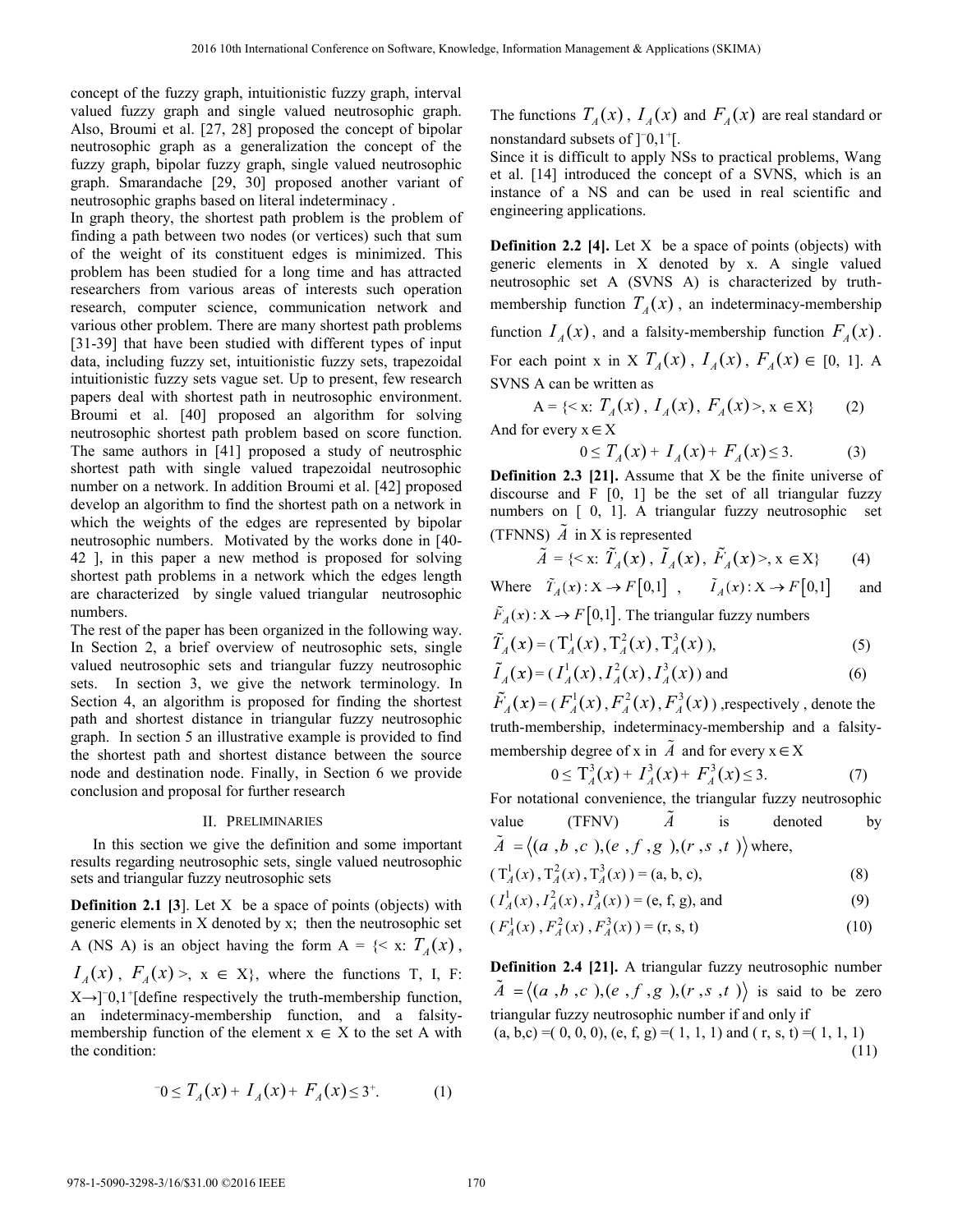**Definition 2.5 [20].** Let  $\tilde{A}_1 = \langle (a_1, b_1, c_1), (e_1, f_1, g_1), (r_1, s_1, t_1) \rangle$ and  $\tilde{A}_2 = \langle (a_2, b_2, c_2), (e_2, f_2, g_2), (r_2, s_2, t_2) \rangle$  be two TFNVs in the set of real numbers. and  $\lambda > 0$ . Then, the operations rules are defined as follows; (i)

$$
\tilde{A}_1 \oplus \tilde{A}_2 = \left\langle \begin{array}{l} (a_1 + a_2 - a_1 a_2, b_1 + b_2 - b_1 b_2, c_1 + c_2 - c_1 c_2), \\ (e_1 e_2, f_1 f_2, g_1 g_2), (r_1 r_2, s_1 s_2, t_1 t_2) \end{array} \right\rangle
$$
\n(12)

(ii)

$$
\tilde{A}_1 \otimes \tilde{A}_2 = \begin{pmatrix} (a_1 a_2, b_1 b_2, c_1 c_2), \\ (e_1 + e_2 - e_1 e_2, f_1 + f_2 - f_1 f_2, g_1 + g_2 - g_1 g_2), \\ (r_1 + r_2 - r_1 r_2, s_1 + s_2 - s_1 s_2, t_1 + t_2 - t_1 t_2) \\ (13)
$$

(iii) 
$$
\lambda \tilde{A} = \left\langle \left( (1 - (1 - a_1)^{\lambda}, 1 - (1 - b_1)^{\lambda}, 1 - (1 - c_1)^{\lambda}) \right), \left( (e_1^{\lambda}, f_1^{\lambda}, g_1^{\lambda}), (r_1^{\lambda}, s_1^{\lambda}, t_1^{\lambda}) \right) \right\rangle
$$
 (14)

$$
\text{(iv)} \quad \tilde{A}_1^{\lambda} = \left\{ \begin{pmatrix} (a_1^{\lambda}, b_1^{\lambda}, c_1^{\lambda}), & & \\ \left( (1 - (1 - e_1)^{\lambda}, 1 - (1 - f_1)^{\lambda}, 1 - (1 - g_1)^{\lambda}) \right), & \\ \left( (1 - (1 - r_1)^{\lambda}, 1 - (1 - s_1)^{\lambda}, 1 - (1 - t_1)^{\lambda}) \right) & & \\ \text{where } \lambda > 0 & & \end{pmatrix} \right\}
$$
\nwhere  $\lambda > 0$ 

\n(15)

**Ye [21]** introduced the concept of score function and accuracy function . The score function S and the accuracy function H are applied to compare the grades of TFNS. These functions shows that greater is the value, the greater is the TFNS and by using these concept paths can be ranked.

Definition 2.6. Let  $\tilde{A}_1 = \langle (a_1, b_1, c_1), (e_1, f_1, g_1), (r_1, s_1, t_1) \rangle$  be a TFNV, then, the score function  $S(\tilde{A}_1)$  and an accuracy function  $H(A_1)$  of TFNV are defined as follows:

$$
(i)
$$

$$
s(\tilde{A}_1) = \frac{1}{12} [8 + (a_1 + 2b_1 + c_1) - (e_1 + 2f_1 + g_1) - (r_1 + 2s_1 + t_1)]
$$
\n(16)

(ii) 
$$
H(\tilde{A}_1) = \frac{1}{4} [(a_1 + 2b_1 + c_1) - (r_1 + 2s_1 + t_1)]
$$
 (17)

In order to make a comparisons between two TFNV, **Ye [21]**, presented the order relations between two TFNVs. Definition 2.7. Let  $\tilde{A}_1 = \langle (a_1, b_1, c_1), (e_1, f_1, g_1), (r_1, s_1, t_1) \rangle$  and

 $\tilde{A}_2 = \langle (a_2, b_2, c_2), (e_2, f_2, g_2), (r_2, s_2, t_2) \rangle$  be two TFNVs in the set of real numbers. Then, we define a ranking method as follows:

i. If  $s(\tilde{A}_1) \succ s(\tilde{A}_2)$ , then  $\tilde{A}_1$  is greater than  $\tilde{A}_2$ , that is,  $\tilde{A}_1$  is superior to  $\tilde{A}_2$ , denoted by  $\tilde{A}_1 \succ \tilde{A}_2$ 

ii. If  $s(\tilde{A}_1) = s(\tilde{A}_2)$ ,and  $H(\tilde{A}_1) \succ H(\tilde{A}_2)$  then  $\tilde{A}_1$  is greater than  $\tilde{A}_2$ , that is,  $\tilde{A}_1$  is superior to  $\tilde{A}_2$ , denoted by  $\tilde{A}_1 \succ \tilde{A}_2$ .

## III. NETWORK TERMINOLOGY

Consider a directed network G(V, E) consisting of a finite set of nodes  $V = \{1, 2,...,n\}$  and a set of m directed edges  $E \subseteq VxV$ . Each edge is denoted is denoted by an ordered pair  $(i, j)$  where  $i, j \in V$  and  $i \neq j$ . In this network, we specify two nodes, denoted by s and t, which are the source node and the destination node, respectively. We define a path  $P_{ij} = \{i\}$  $=i_1$ ,  $(i_1, i_2)$ ,  $i_2$ ,...,  $i_{l-1}$ ,  $(i_{l-1}, i_l)$ ,  $i_l = j$ } of alternating nodes and edges. The existence of at least one path  $P_{si}$  in G (V, E) is assumed for every  $i \in V-\{s\}$ .

 $d_{ij}$  denotes triangular fuzzy neutrosophic number associated with the edge (i, j), corresponding to the length necessary to traverse (i, j) from i to j. the neutrosophic distance along the path  $P$  is denoted as  $d(P)$  is defined as

$$
d(P) = \sum_{(i,j \in P)} d_{ij} \tag{18}
$$

**Remark** : A node i is said to be predecessor node of node j if (i) Node i is directly connected to node j.

(ii) The direction of path connecting node i and j from i to j. III. TRIANGULAR FUZZY NEUTROSOPHIC PATH

# PROBLEM

In this paper the edge length in a network is considered to be a neutrosophic number, namely, triangular fuzzy neutrosophic number.

The algorithm for the shortest path proceeds in 6 steps.

**Step 1** Assume  $\tilde{d}_1 = \langle (0, 0, 0), (1, 1, 1), (1, 1, 1) \rangle$  and label the source node (say node1) as  $[\tilde{d}_1 =<(0, 0, 0), (1, 1, 1), (1, 1, ...)$  $1)$  >,-].

**Step 2** Find  $\tilde{d}_i$  = minimum{ $\tilde{d}_i \oplus \tilde{d}_{ii}$ }; j = 2,3,…,n.

**Step 3** If minimum occurs corresponding to unique value of i i.e.,  $i = r$  then label node j as  $[d_i, r]$ . If minimum occurs corresponding to more than one values of i then it represents that there are more than one interval valued neutrosophic path between source node and node j but triangular fuzzy neutrosophic distance along path is  $\tilde{d}_j$ , so choose any value of i.

**Step 4** Let the destination node (node n) be labeled as  $[\tilde{d}_n, l]$ , then the triangular fuzzy neutrosophic shortest distance between source node is  $\tilde{d}_n$ .

**Step 5** Since destination node is labeled as  $[\tilde{d}_n, l]$ , so, to find the triangular fuzzy neutrosophic shortest path between source node and destination node, check the label of node l. Let it be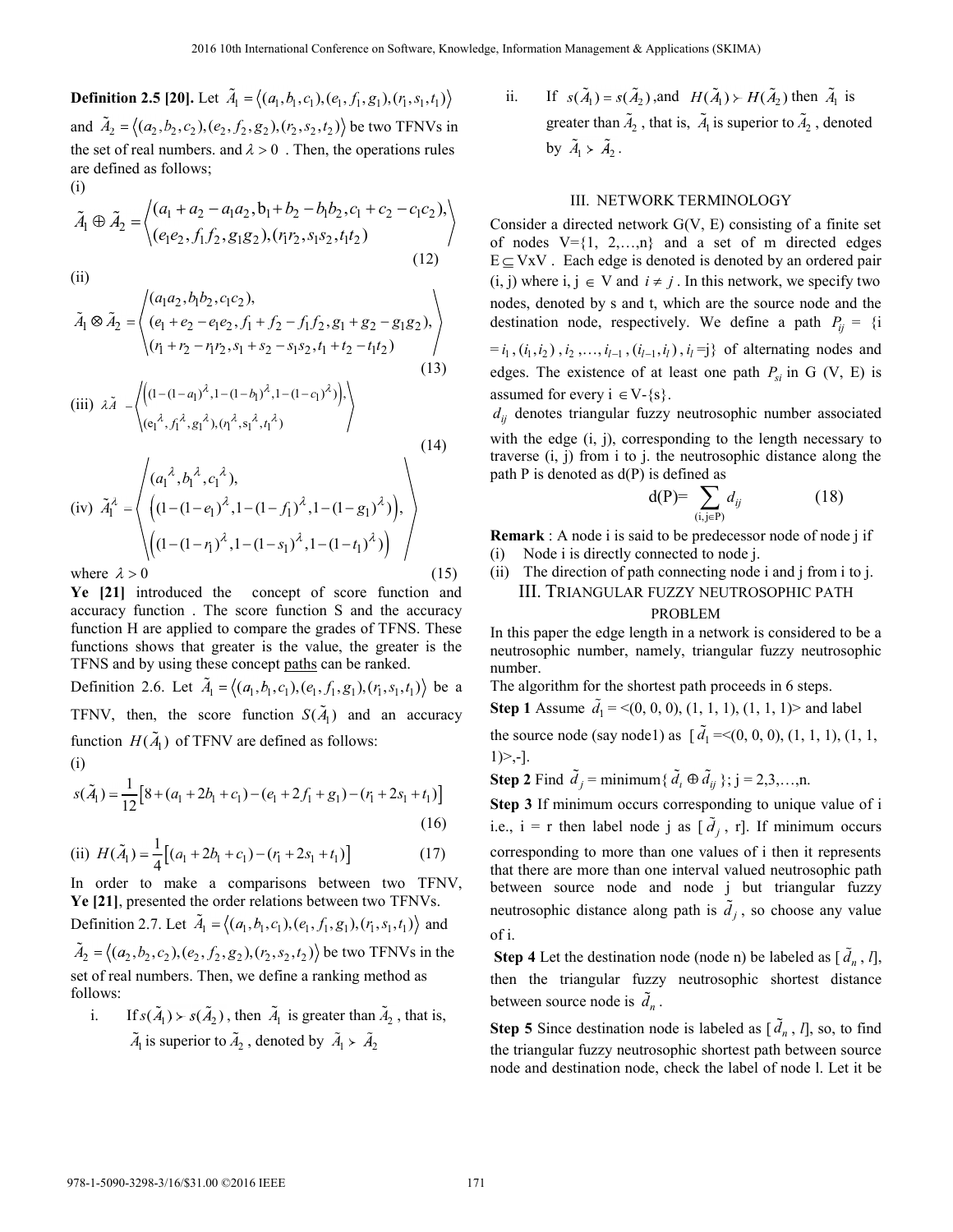$\lbrack \overline{d}_l$ , p], now check the label of node p and so on. Repeat the same procedure until node 1 is obtained.

**Step 6** Now the triangular fuzzy neutrosophic shortest path can be obtained by combining all the nodes obtained by the step 5.

**Remark 5.1** Let  $\tilde{A}_i$ ; i =1, 2,..., n be a set of triangular fuzzy neutrosophic numbers, if  $S(\tilde{A}_k) < S(\tilde{A}_i)$ , for all i, the triangular fuzzy neutrosophic number is the minimum of  $\tilde{A}_k$ 

## IV. ILLUSTRATIVE EXAMPLE

In order to illustrate the above procedure consider a small example network shown in Fig. 2, where each arc length is represented as triangular fuzzy neutrosophic number as shown in Table 2. The problem is to find the shortest distance and shortest path between source node and destination node on the network.



**Fig.1** A network with triangular fuzzy neutrosophic edges

In this network each edge have been assigned to triangular fuzzy neutrosophic number as follows:

| Edges   | triangular fuzzy neutrosophic distance                              |
|---------|---------------------------------------------------------------------|
| $1-2$   | $\langle (0.1, 0.2, 0.3), (0.2, 0.3, 0.5), (0.4, 0.5, 0.6) \rangle$ |
| $1 - 3$ | $\langle (0.2, 0.4, 0.5), (0.3, 0.5, 0.6), (0.1, 0.2, 0.3) \rangle$ |
| 2-3     | $\langle (0.3, 0.4, 0.6), (0.1, 0.2, 0.3), (0.3, 0.5, 0.7) \rangle$ |
| $2 - 5$ | $\langle (0.1, 0.3, 0.4), (0.3, 0.4, 0.5), (0.2, 0.3, 0.6) \rangle$ |
| $3-4$   | $\langle (0.2, 0.3, 0.5), (0.2, 0.5, 0.6), (0.4, 0.5, 0.6) \rangle$ |
| $3-5$   | $\langle (0.3, 0.6, 0.7), (0.1, 0.2, 0.3), (0.1, 0.4, 0.5) \rangle$ |
| 4-6     | $\langle (0.4, 0.6, 0.8), (0.2, 0.4, 0.5), (0.1, 0.3, 0.4) \rangle$ |
| 5-6     | $\langle (0.2, 0.3, 0.4), (0.3, 0.4, 0.5), (0.1, 0.3, 0.5) \rangle$ |

 Table 1. weights of the triangular fuzzy neutrosophic graphs

Solution since node 6 is the destination node, so  $n=6$ . assume  $\tilde{d}_1 = \langle (0, 0, 0), (1, 1, 1), (1, 1, 1) \rangle$  and label the source node ( say node 1) as  $\lceil \leq (0, 0, 0), (1, 1, 1), (1, 1, 1) \rangle$ ,-1, the value of  $\tilde{d}_i$ ; j= 2, 3, 4, 5, 6 can be obtained as follows:

**Iteration 1** Since only node 1 is the predecessor node of node 2, so putting  $i = 1$  and  $j = 2$  in step 2 of the proposed algorithm, the value of  $d_2$  is

 $\tilde{d}_2$  = minimum { $\tilde{d}_1 \oplus \tilde{d}_{12}$ } = minimum {<(0, 0, 0), (1, 1, 1), (1,  $|1, 1\rangle$   $\oplus \langle (0.1, 0.2, 0.3), (0.2, 0.3, 0.5), (0.4, 0.5, 0.6)\rangle =$  $\langle (0.1, 0.2, 0.3), (0.2, 0.3, 0.5), (0.4, 0.5, 0.6) \rangle$ Since minimum occurs corresponding to  $i = 1$ , so label node 2 as  $[<(0.1, 0.2, 0.3), (0.2, 0.3, 0.5), (0.4, 0.5, 0.6)$ , 1]  $\tilde{d}_2$  = <(0.1, 0.2, 0.3), (0.2, 0.3, 0.5), (0.4, 0.5, 0.6)>

**Iteration 2** The predecessor node of node 3 are node 1 and node 2, so putting  $i = 1, 2$  and  $j = 3$  in step 2 of the proposed algorithm, the value of  $\tilde{d}_3$  is  $\tilde{d}_3$  =

minimum{ $\tilde{d}_1 \oplus \tilde{d}_{13}, \tilde{d}_2 \oplus \tilde{d}_{23}$ }= minimum{<(0, 0, 0), (1, 1, 1),  $(1, 1, 1)$   $\geq \oplus \langle (0.2, 0.4, 0.5), (0.3, 0.5, 0.6), (0.1, 0.2, 0.3) \rangle$ ,  $\leq$ (0.1, 0.2, 0.3), (0.2, 0.3, 0.5), (0.4, 0.5, 0.6)  $\geq \oplus \leq$  (0.3, 0.4, 0.6), (0.1, 0.2, 0.3), (0.3, 0.5, 0.7) > } = minimum  $\{<(0.2, 0.4, ...)$ 0.5), (0.3, 0.5, 0.6), (0.1, 0.2, 0.3) > ,  $\langle$ (0.37, 0.52, 0.72),  $(0.02, 0.06, 0.15), (0.12, 0.25, 0.42)$ 

$$
S \left( \langle 0.2, 0.4, 0.5 \rangle, (0.3, 0.5, 0.6), (0.1, 0.2, 0.3) \rangle \right)
$$
  
\n
$$
s(\tilde{A}_1) = \frac{1}{12} \left[ 8 + (a_1 + 2b_1 + c_1) - (e_1 + 2f_1 + g_1) - (r_1 + 2s_1 + t_1) \right] = 0.57
$$
  
\n
$$
S \left( \langle 0.37, 0.52, 0.72 \rangle, (0.02, 0.06, 0.15), (0.12, 0.25, 0.42) \rangle \right) =
$$

0.73 Since S ( $\leq$  (0.2, 0.4, 0.5), (0.3, 0.5, 0.6), (0.1, 0.2, 0.3) $>$ )  $\leq$ S (<(0.37, 0.52, 0.72), (0.02, 0.06, 0.15), (0.12, 0.25, 0.42)>) So, minimum{<(0.2, 0.4, 0.5), (0.3, 0.5, 0.6), (0.1, 0.2, 0.3)> ,

 $\langle (0.37, 0.52, 0.72), (0.02, 0.06, 0.15), (0.12, 0.25, 0.42) \rangle$  $=$  <(0.2, 0.4, 0.5), (0.3, 0.5, 0.6), (0.1, 0.2, 0.3)>

Since minimum occurs corresponding to  $i = 1$ , so label node 3 as  $[ \le (0.2, 0.4, 0.5), (0.3, 0.5, 0.6), (0.1, 0.2, 0.3) >$ , 1]  $\tilde{d}_3$  = <(0.2, 0.4, 0.5), (0.3, 0.5, 0.6), (0.1, 0.2, 0.3)>

**Iteration 3.** The predecessor node of node 4 is node 3, so putting  $i = 3$  and  $j = 4$  in step 2 of the proposed algorithm, the value of  $\tilde{d}_4$  is  $\tilde{d}_4$  = minimum{ $\tilde{d}_3 \oplus \tilde{d}_{34}$ }= minimum{<(0.2, 0.4, 0.5),  $(0.3, 0.5, 0.6), (0.1, 0.2, 0.3)$  $\oplus \langle (0.2, 0.3, 0.5), (0.2, 0.5, 0.6), (0.4, 0.5, 0.6) \rangle = \langle (0.36,$ 0.58, 0.75),  $(0.06, 0.25, 0.36)$ ,  $(0.04, 0.1, 0.18)$ So minimum {<(0.2, 0.4, 0.5), (0.3, 0.5, 0.6), (0.1, 0.2, 0.3)>  $\oplus \langle (0.2, 0.3, 0.5), (0.2, 0.5, 0.6), (0.4, 0.5, 0.6) \rangle$  =  $\langle (0.36, 0.5, 0.6), (0.4, 0.5, 0.6) \rangle$ 0.58, 0.75),  $(0.06, 0.25, 0.36)$ ,  $(0.04, 0.1, 0.18)$ Since minimum occurs corresponding to  $i = 3$ , so label node 4 as  $[ \leq (0.36, 0.58, 0.75), (0.06, 0.25, 0.36), (0.04, 0.1, 0.18) \geq$ 

$$
(0.50, 0.75)
$$
,  $(0.00, 0.25)$ 

 $\tilde{d}_4$  = < (0.36, 0.58, 0.75), (0.06, 0.25, 0.36), (0.04, 0.1, 0.18) **Iteration 4** The predecessor node of node 5 are node 2 and node 3, so putting  $i=2$ , 3 and  $j=5$  in step 2 of the proposed algorithm, the value of  $\tilde{d}_5$  is  $\tilde{d}_5$  =

minimum { $\tilde{d}_2 \oplus \tilde{d}_{25}, \tilde{d}_3 \oplus \tilde{d}_{35}$ } = minimum {<(0.1, 0.2, 0.3),  $(0.2, 0.3, 0.5), (0.4, 0.5, 0.6)$   $\geq \oplus \leq (0.1, 0.3, 0.4), (0.3, 0.4,$ 

,3]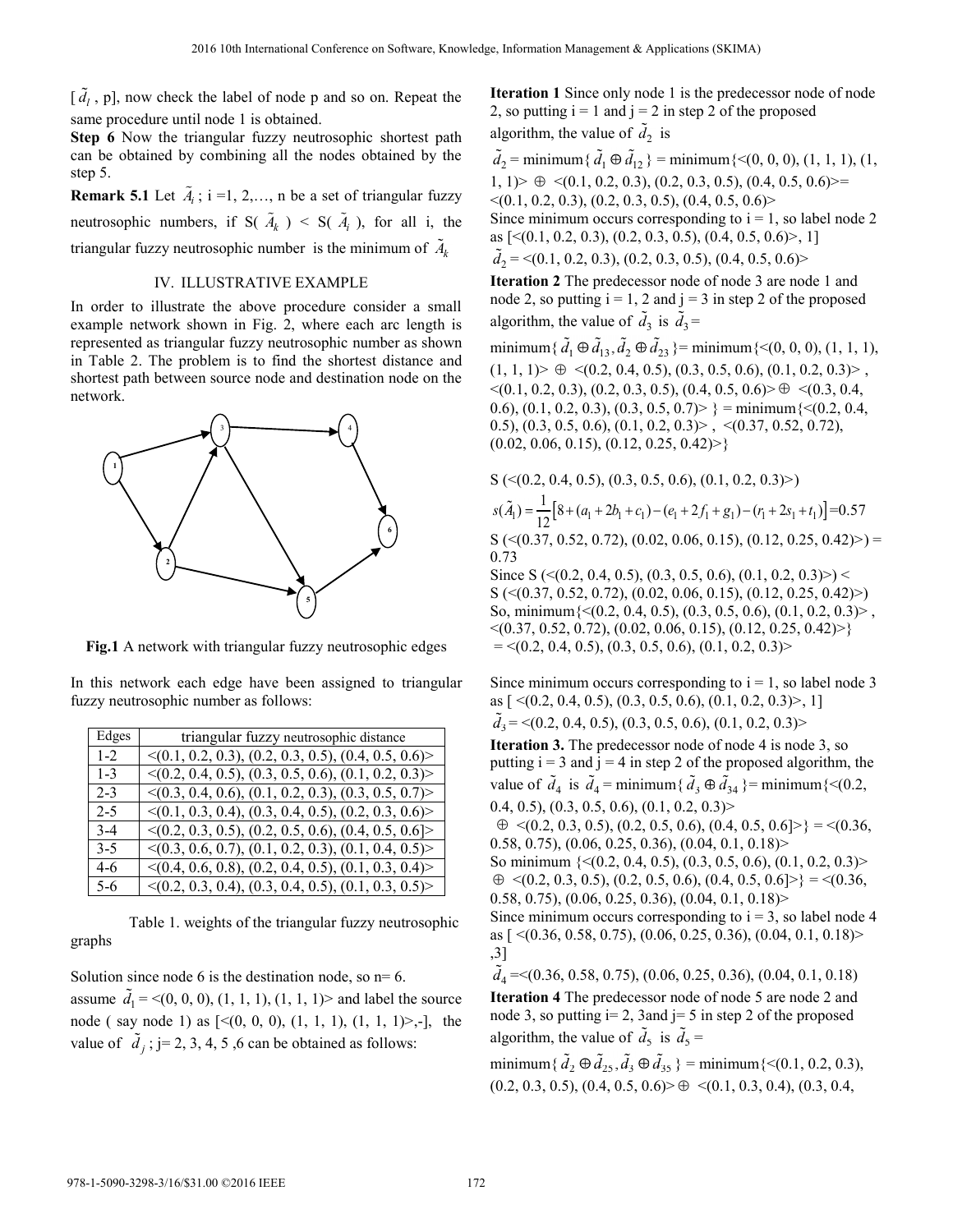0.5),  $(0.2, 0.3, 0.6)$ ,  $\langle (0.2, 0.4, 0.5), (0.3, 0.5, 0.6), (0.1, 0.2,$  $0.3$   $\rightarrow \oplus \langle (0.3, 0.6, 0.7), (0.1, 0.2, 0.3), (0.1, 0.4, 0.5) \rangle$  = Minimum{<(0.19, 0.44, 0.58), (0.06, 0.12, 0.25), (0.02, 0.06,  $(0.18)$   $\geq$   $\leq$   $(0.44, 0.76, 0.85)$ ,  $(0.03, 0.1, 0.18)$ ,  $(0.01, 0.08, 0.15)$  $0.15$  > }

 $S \left( \leq (0.19, 0.44, 0.58), (0.06, 0.12, 0.25), (0.02, 0.06, 0.18) \right)$  = 0.73

 $S \left( \leq (0.44, 0.76, 0.85), (0.03, 0.1, 0.18), (0.01, 0.08, 0.15) \right) =$ 0.84

Since S (<(0.19, 0.44, 0.58), (0.06, 0.12, 0.25), (0.02, 0.06,

 $(0.18)$  >  $\leq S$  ( $\leq$ (0.44, 0.76, 0.85), (0.03, 0.1, 0.18), (0.01, 0.08,  $0.15)$ 

Minimum{<(0.19, 0.44, 0.58), (0.06, 0.12, 0.25), (0.02, 0.06,  $(0.18)$ , <(0.44, 0.76, 0.85), (0.03, 0.1, 0.18), (0.01, 0.08,  $0.15$ )>}

 $=$  <(0.19, 0.44, 0.58), (0.06, 0.12, 0.25), (0.02, 0.06, 0.18)>

 $d_5 = \langle (0.19, 0.44, 0.58), (0.06, 0.12, 0.25), (0.02, 0.06, 0.18) \rangle$ Since minimum occurs corresponding to  $i=2$ , so label node 5 as [<(0.19, 0.44, 0.58), (0.06, 0.12, 0.25), (0.02, 0.06, 0.18)>, 2]

**Iteration 5.** The predecessor node of node 6 are node 4 and node 5, so putting  $i = 4$ , 5 and  $j = 6$  in step 2 of the proposed algorithm, the value of  $\tilde{d}_6$  is  $\tilde{d}_6$  =

minimum { $\tilde{d}_4 \oplus \tilde{d}_{46}, \tilde{d}_5 \oplus \tilde{d}_{56}$ } = minimum {<(0.36, 0.58,

0.75),  $(0.06, 0.25, 0.36)$ ,  $(0.04, 0.1, 0.18) > \oplus \langle (0.4, 0.6, 0.8),$  $(0.2, 0.4, 0.5), (0.1, 0.3, 0.4)$ ,  $\langle (0.19, 0.44, 0.58), (0.06, 0.44, 0.5)$ 0.12, 0.25), (0.02, 0.06, 0.18)  $\triangleright \oplus \triangleleft (0.2, 0.3, 0.4), (0.3, 0.4,$ 0.5),  $(0.1, 0.3, 0.5)$  = minimum $\{<(0.616, 0.832, 0.95),$  $(0.012, 0.1, 0.18), (0.004, 0.03, 0.072)$ ,  $\leq (0.352, 0.608, 0.072)$ 0.748),  $(0.018, 0.048, 0.125)$ ,  $(0.002, 0.018, 0.09)$  > } S (<(0.616, 0.832, 0.95), (0.012, 0.1, 0.18), (0.004, 0.03,  $(0.072)$  = 0.89

S (<(0.352, 0.608, 0.748), (0.018, 0.048, 0.125), (0.002, 0.018,  $(0.09)$   $>$  ) = 0.83

Since S (<(0.352, 0.608, 0.748), (0.018, 0.048, 0.125), (0.002,  $(0.018, 0.09)$  >  $\leq S$  ( $\leq$ (0.616, 0.832, 0.95), (0.012, 0.1, 0.18),  $(0.004, 0.03, 0.072)$ 

minimum{<(0.616, 0.832, 0.95), (0.012, 0.1, 0.18), (0.004, 0.03, 0.072)>, <(0.352, 0.608, 0.748), (0.018, 0.048, 0.125),  $(0.002, 0.03, 0.054)$  = < $(0.352, 0.608, 0.748)$ ,  $(0.018, 0.048, 0.048)$ 0.125), (0.002, 0.018, 0.09)>

 $\tilde{d}_6$  = <(0.352, 0.608, 0.748), (0.018, 0.048, 0.125), (0.002,  $0.018, 0.09$ 

Since minimum occurs corresponding to  $i = 5$ , so label node 6 as [<(0.352, 0.608, 0.748), (0.018, 0.048, 0.125), (0.002,  $0.018, 0.09$  $>$ , 5]

 $\tilde{d}_6$  = < (0.352, 0.608, 0.748), (0.018, 0.048, 0.125), (0.002,  $0.018, 0.09$ 

Since node 6 is the destination node of the given network, so the triangular fuzzy neutrosophic shortest distance between node 1 and node 6 is <(0.352, 0.608, 0.748), (0.018, 0.048, 0.125), (0.002, 0.018, 0.09)>

Now the triangular fuzzy neutrosophic shortest path between node 1 and node 6 can be obtained by using the following procedure:

Since node 6 is labeled by [<(0.352, 0.608, 0.748), (0.018, 0.048, 0.125), (0.002, 0.018, 0.09)> , 5], which represents that we are coming from node 5. Node 5 is labeled by  $\lceil \leq (0.19, 1.006) \rceil$ 0.44, 0.58), (0.06, 0.12, 0.25), (0.02, 0.06, 0.18)> , 2] , which represents that we are coming from node 2. Node 2 is labeled by  $\lceil \langle (0.1, 0.2, 0.3), (0.2, 0.3, 0.5), (0.4, 0.5, 0.6) \rangle$ , 1] which represents that we are coming from node 1. Now the triangular fuzzy neutrosophic shortest path between node 1 and node 6 is obtaining by joining all the obtained nodes. Hence the triangular fuzzy neutrosophic shortest path is  $1 \rightarrow 2 \rightarrow 5 \rightarrow 6$ The triangular fuzzy neutrosophic shortest distance and the neutrosophic shortest path of all nodes from node 1 is shown in the table 2 and the labeling of each node is shown in figure 4

| N<br>$\mathbf{O}$ |                                                | Triangular fuzzy<br>neutrosophic              |
|-------------------|------------------------------------------------|-----------------------------------------------|
| de                |                                                | shortest path                                 |
|                   |                                                | between jth and<br>1st node                   |
| 2                 | $\leq$ (0.1, 0.2, 0.3), (0.2, 0.3, 0.5), (0.4, | $1\rightarrow 2$                              |
|                   | 0.5, 0.6                                       |                                               |
| 3                 | $\leq$ (0.2, 0.4, 0.5), (0.3, 0.5, 0.6), (0.1, | $1 \rightarrow 3$                             |
|                   | $0.2, 0.3$ )                                   |                                               |
| 4                 | $\leq$ (0.36, 0.58, 0.75), (0.06, 0.25, 0.36), | $1 \rightarrow 3 \rightarrow 4$               |
|                   | (0.04, 0.1, 0.18)                              |                                               |
|                   |                                                |                                               |
| 5                 | $\leq$ (0.19, 0.44, 0.58), (0.06, 0.12, 0.25), | $1 \rightarrow 2 \rightarrow 5$               |
|                   | (0.02, 0.06, 0.18)                             |                                               |
| 6                 | $\leq$ (0.352, 0.608, 0.748), (0.018, 0.048,   | $1 \rightarrow 2 \rightarrow 5 \rightarrow 6$ |
|                   | (0.125), (0.002, 0.018, 0.09)                  |                                               |

 Table2. Tabular representation of different triangular fuzzy neutrosophic distance and shortest path.





## V. CONCLUSION

In this paper, an algorithm has been developed for solving shortest path problem on a network where the edges are characterized by triangular fuzzy neutrosophic. We have explained the method by an example with the help of a hypothetical data. Further, we plan to extend the following